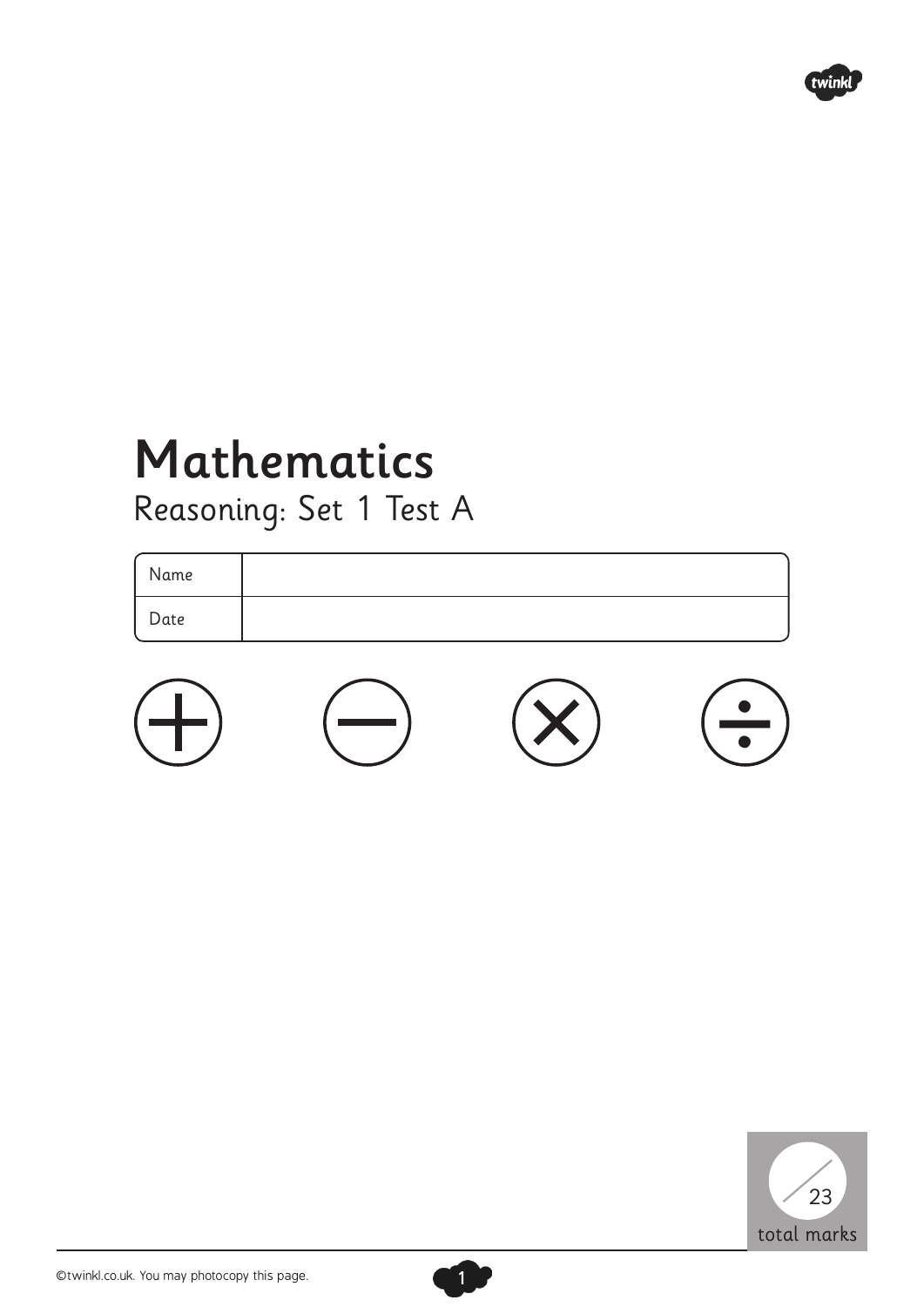twinkl

## **Maths Reasoning: Set 1 Test A**

1. Continue these sequences.

| $\alpha$ |     |     |     |  |        |
|----------|-----|-----|-----|--|--------|
| 24       | 32  | 40  | 48  |  | 1 mark |
| b)       |     |     |     |  |        |
| 350      | 300 | 250 | 200 |  | 1 mark |
|          |     |     |     |  |        |

2. Match the following 24-hour times to the clocks.



15:30



18:45



1 mark

Total for this page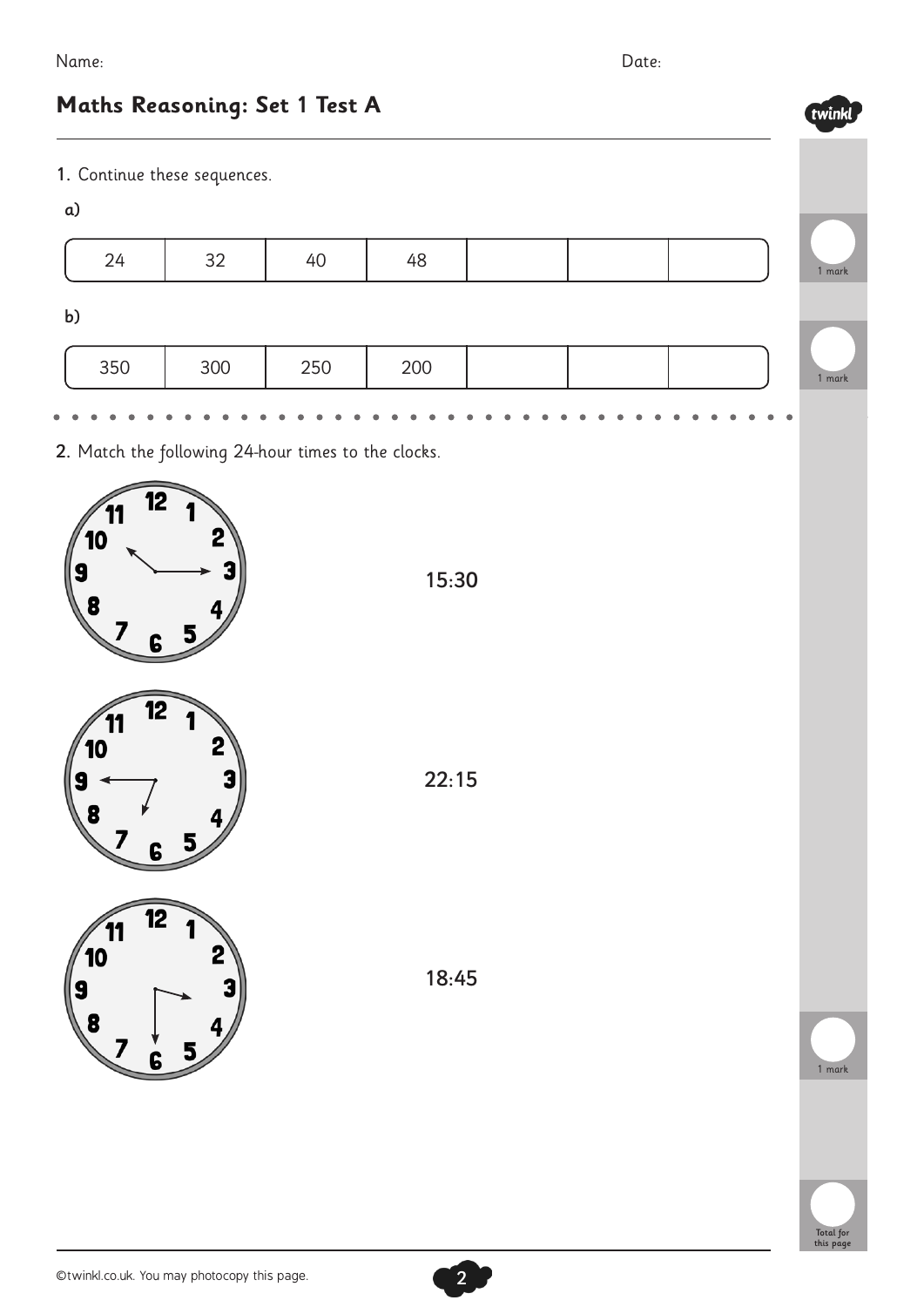| 3. Write a number sentence to compare these two numbers, writing the numbers in numerals<br>and using either $=, <$ or $>$ . |                        |  |  |  |
|------------------------------------------------------------------------------------------------------------------------------|------------------------|--|--|--|
| three hundred and seventeen                                                                                                  |                        |  |  |  |
| three hundred and seventy two                                                                                                |                        |  |  |  |
|                                                                                                                              | 2 marks                |  |  |  |
|                                                                                                                              |                        |  |  |  |
| 4. Measure the length of this line in centimetres.                                                                           |                        |  |  |  |
| cm                                                                                                                           | 1 mark                 |  |  |  |
|                                                                                                                              |                        |  |  |  |
| 5. Here are some digit cards:                                                                                                |                        |  |  |  |
| 8<br>3<br>4                                                                                                                  |                        |  |  |  |
| Use each digit card once to complete the following:                                                                          |                        |  |  |  |
| $\boldsymbol{6}$<br>X<br>$\mathsf X$<br>$=$                                                                                  | 2 marks                |  |  |  |
|                                                                                                                              |                        |  |  |  |
| 6.                                                                                                                           |                        |  |  |  |
| a) Write the number represented by these blocks, sticks and cubes.                                                           |                        |  |  |  |
|                                                                                                                              |                        |  |  |  |
|                                                                                                                              | 1 mark                 |  |  |  |
|                                                                                                                              | Total for<br>this page |  |  |  |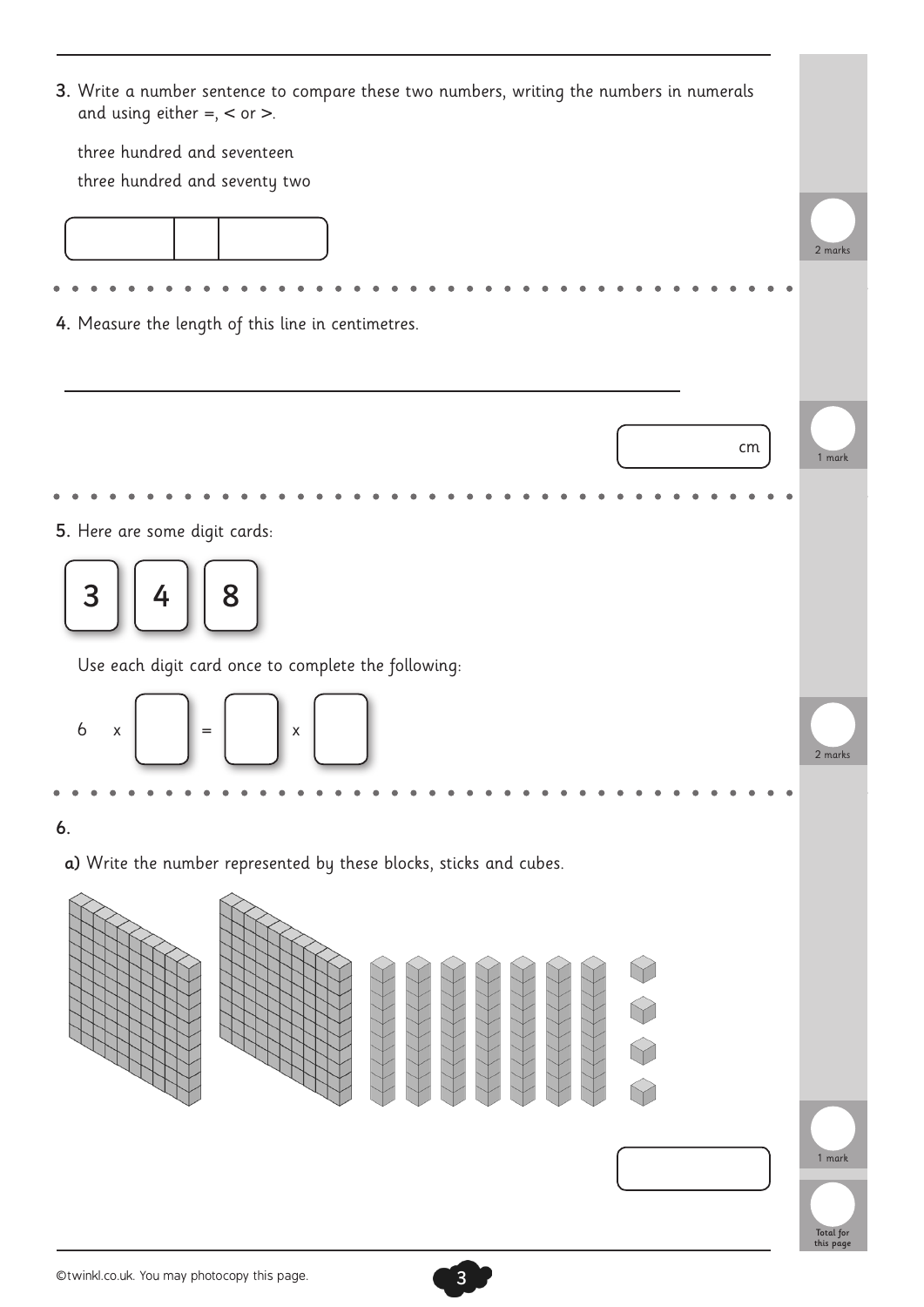

©twinkl.co.uk. You may photocopy this page. 4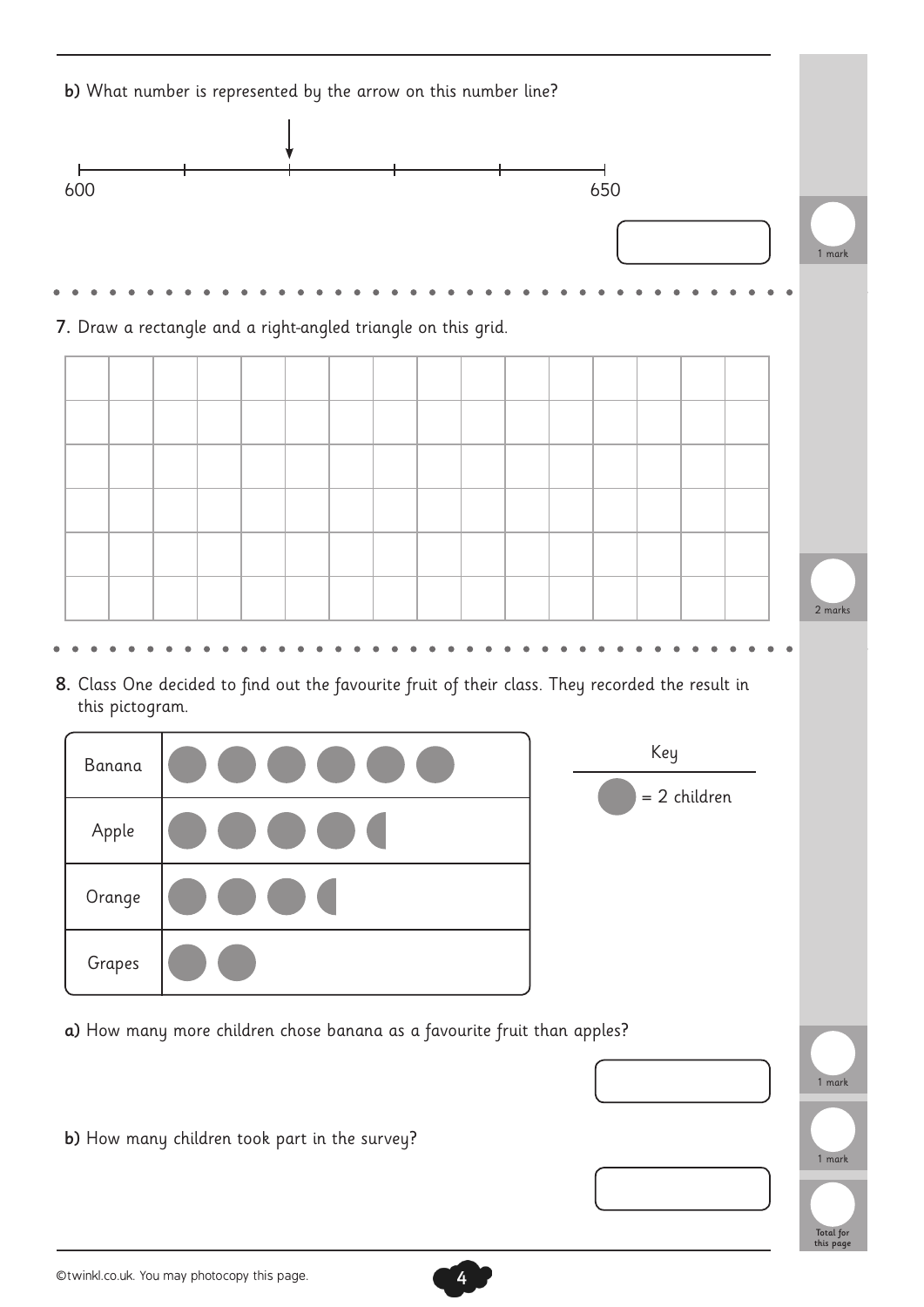9. Order the following fractions from smallest to largest.



10.A school buys some tennis sets. Each set has 2 racquets and 5 tennis balls. The school buys enough sets to have 10 racquets.

How many tennis balls will be in the sets?



11.Here are 2 jugs of juice. How much more orange juice is there than blackcurrant juice?

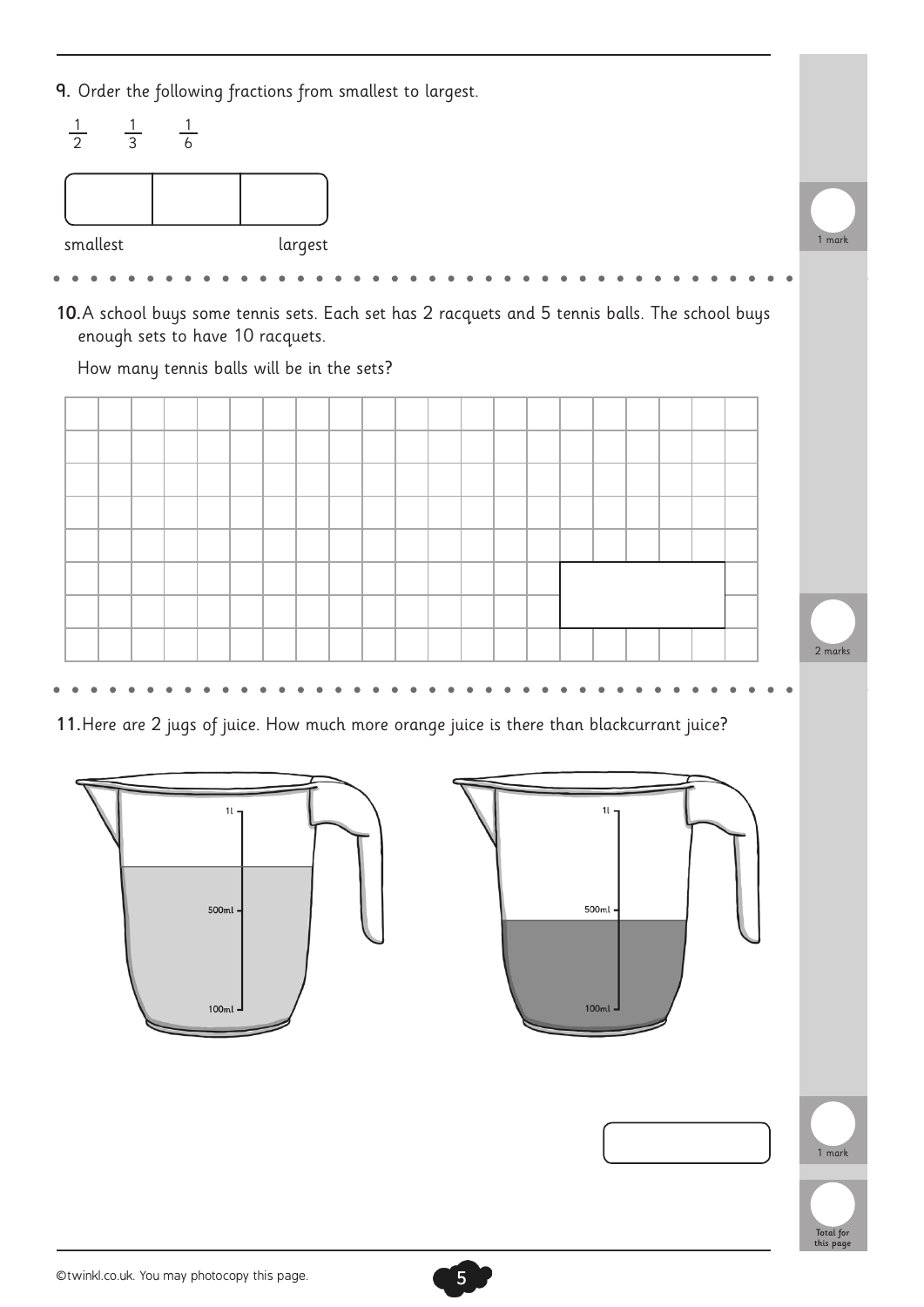12.Here are 4 fraction cards.



a) Choose 2 cards with a total of one whole.



b) Choose 3 cards with a total of one whole.



13.Some children record the number of different vehicles that drive past the school in one hour.

They record the results in a table and draw a bar chart. Complete the table and bar chart.

| Vehicle   | Number of Vehicles |  |  |  |  |
|-----------|--------------------|--|--|--|--|
| Bus       |                    |  |  |  |  |
| Car       |                    |  |  |  |  |
| Lorry     | 12                 |  |  |  |  |
| Motorbike | 3                  |  |  |  |  |
| Van       | 14                 |  |  |  |  |



Total for this page

2 marks

mar

1 mark

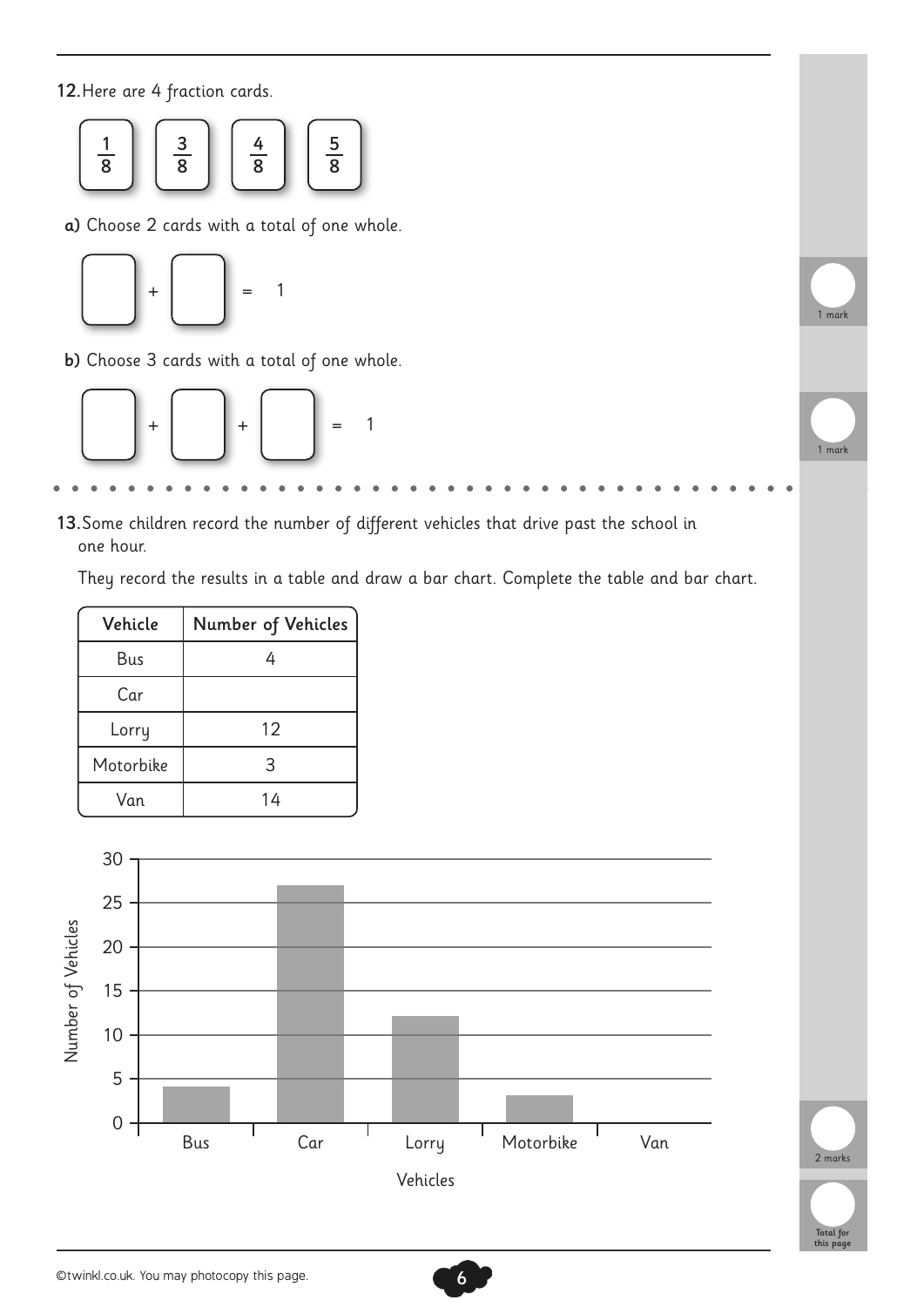14.Here are 3 pairs of lines. Put a tick under any set that are parallel.





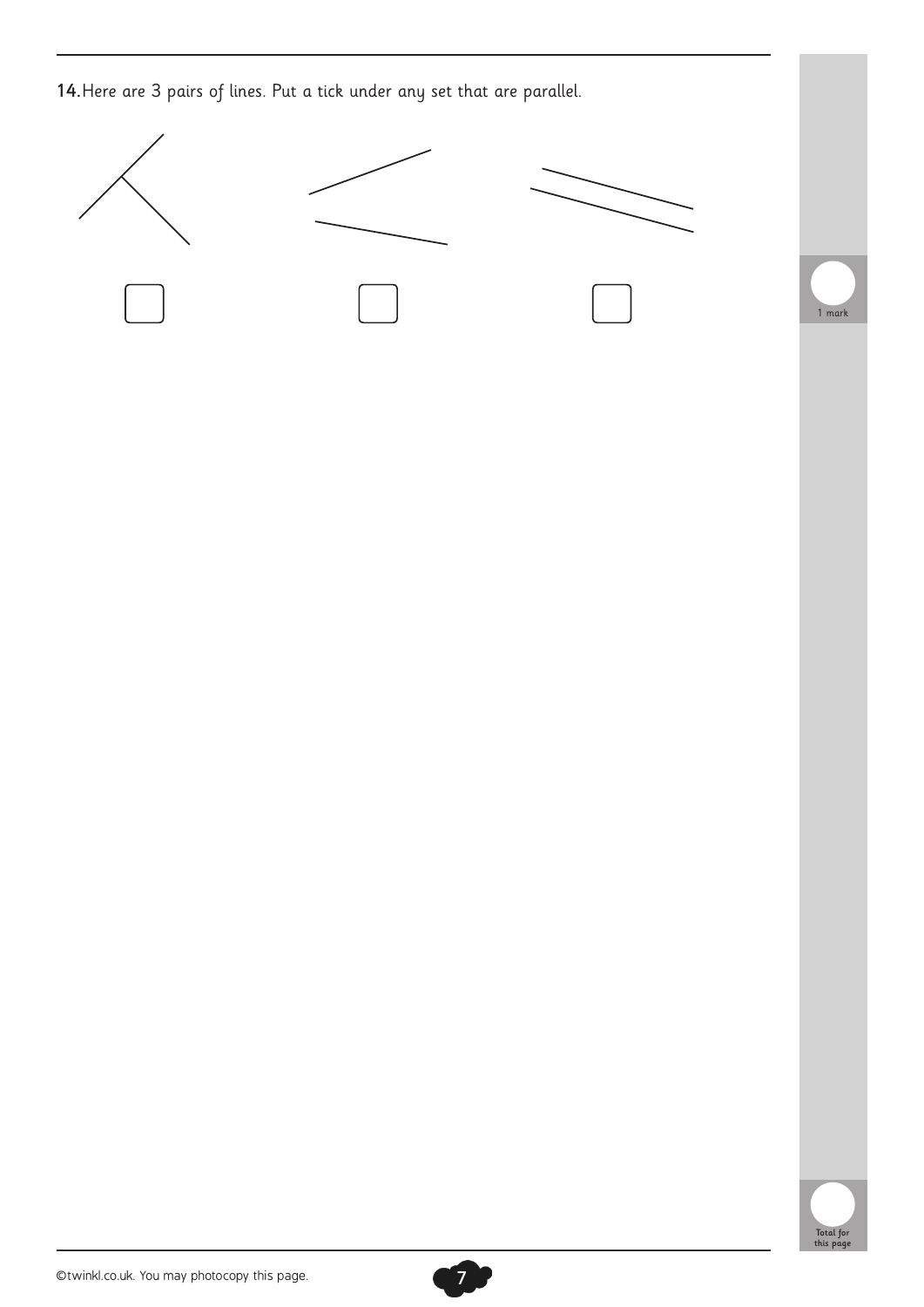

| question                              | answer                                                 | marks          | notes                                                                                                                                                                |  |  |
|---------------------------------------|--------------------------------------------------------|----------------|----------------------------------------------------------------------------------------------------------------------------------------------------------------------|--|--|
| <b>1.</b> 3N1b: Count in 8 and 50.    |                                                        |                |                                                                                                                                                                      |  |  |
| a                                     | 56, 64, 72                                             |                |                                                                                                                                                                      |  |  |
| b                                     | 150, 100, 50                                           |                |                                                                                                                                                                      |  |  |
|                                       | 2.3M4b: 24 hour time match.                            |                |                                                                                                                                                                      |  |  |
|                                       | 15:30<br>22:15<br>10<br>18:45                          | 1              |                                                                                                                                                                      |  |  |
|                                       | 3. 3N2a: Compare numbers written in words.             |                |                                                                                                                                                                      |  |  |
|                                       | 317 < 372<br>or<br>372 > 317                           | $\overline{2}$ | 1 mark for correctly writing the two<br>numbers in numerals<br>1 mark for correctly comparing the<br>2 numbers written (even if written in<br>numerals incorrectly). |  |  |
| 4.3M2a: Measure lengths.              |                                                        |                |                                                                                                                                                                      |  |  |
|                                       | 14 <sub>cm</sub>                                       | 1              |                                                                                                                                                                      |  |  |
| 5.3C6: Times tables question (3,4,8). |                                                        |                |                                                                                                                                                                      |  |  |
|                                       | $6 \times 4 = 3 \times 8$ or $6 \times 4 = 8 \times 3$ | $\mathbf{2}$   |                                                                                                                                                                      |  |  |
| 6. 3N4: Representations of a number.  |                                                        |                |                                                                                                                                                                      |  |  |
| a                                     | 274                                                    | 1              | Allow any answer that is a multiple of 284,<br>where a cube is not 1.                                                                                                |  |  |
| b                                     | 620                                                    | 1              | Allow 617 to 623.                                                                                                                                                    |  |  |
| 7.3G3a: Draw 2D shape.                |                                                        |                |                                                                                                                                                                      |  |  |
|                                       | rectangle and right-angled triangle drawn              | $\overline{2}$ | 1 mark for each shape.<br>Grid lines do not have to be used but the<br>shapes must have accurate right angles.                                                       |  |  |

8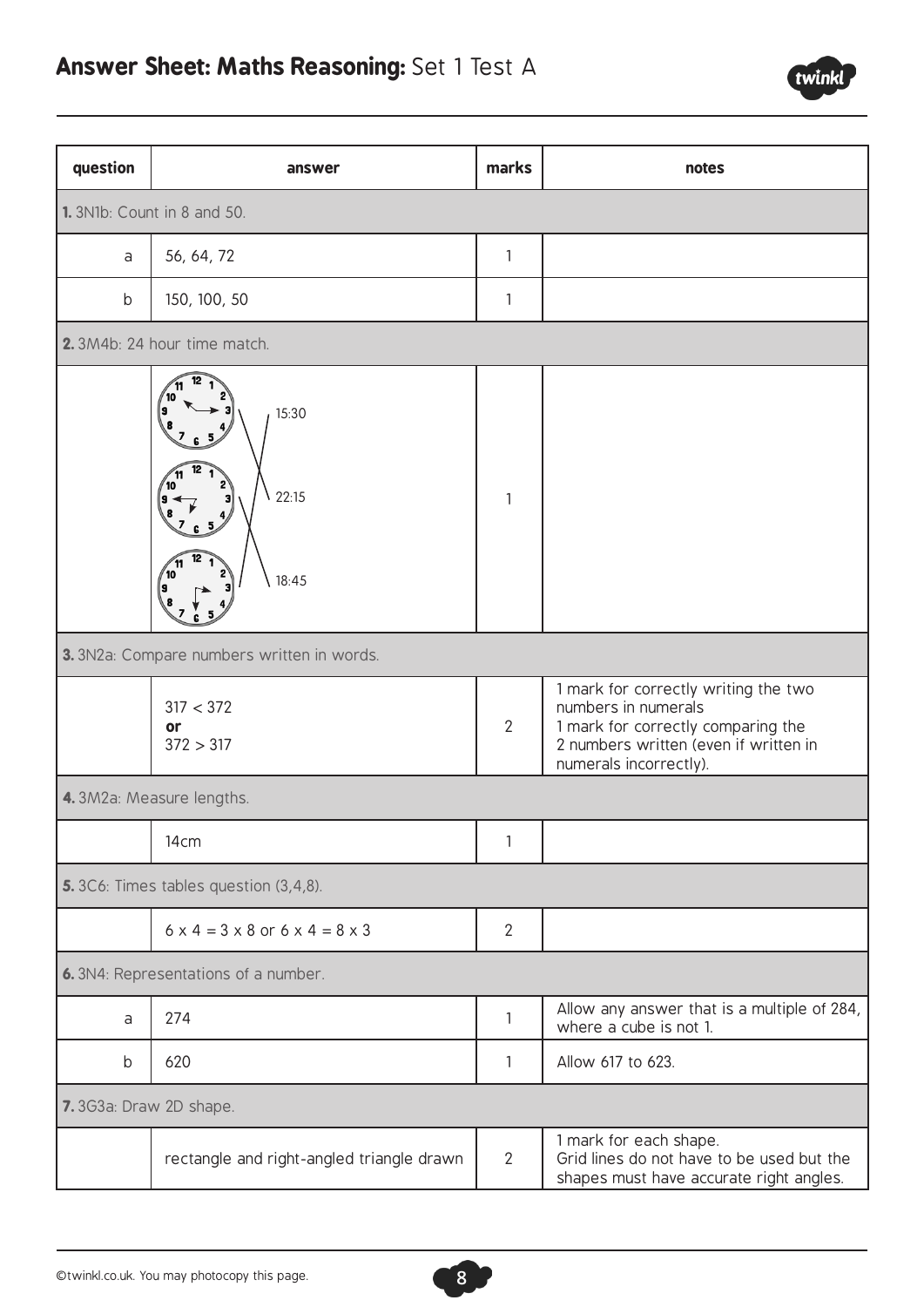

| question                   | answer                                                                                                                                         |                                                                                                            |  | marks          | notes                                                                                                                                                |  |  |
|----------------------------|------------------------------------------------------------------------------------------------------------------------------------------------|------------------------------------------------------------------------------------------------------------|--|----------------|------------------------------------------------------------------------------------------------------------------------------------------------------|--|--|
| 8. 3S2: Pictogram.         |                                                                                                                                                |                                                                                                            |  |                |                                                                                                                                                      |  |  |
| a                          | 3                                                                                                                                              |                                                                                                            |  | 1              |                                                                                                                                                      |  |  |
| b                          | 32                                                                                                                                             |                                                                                                            |  | $\mathbf{1}$   |                                                                                                                                                      |  |  |
|                            | 9.3G3b: Order unit fraction.                                                                                                                   |                                                                                                            |  |                |                                                                                                                                                      |  |  |
|                            | $\frac{1}{6}$ $\frac{1}{3}$ $\frac{1}{2}$                                                                                                      |                                                                                                            |  | 1              |                                                                                                                                                      |  |  |
| 10. 3F3: Integer scaling.  |                                                                                                                                                |                                                                                                            |  |                |                                                                                                                                                      |  |  |
|                            | 25                                                                                                                                             |                                                                                                            |  | $\overline{2}$ | 2 marks for correct answer<br>1 mark for indicating 5 packs are<br>purchased with incorrect answer, or<br>incorrect number of packs multiplied by 5. |  |  |
|                            | 11. 3M2c: Measure volume.                                                                                                                      |                                                                                                            |  |                |                                                                                                                                                      |  |  |
|                            | 250 ml                                                                                                                                         |                                                                                                            |  | $\mathbf{1}$   |                                                                                                                                                      |  |  |
|                            | 12. 3F10: Fraction problem.                                                                                                                    |                                                                                                            |  |                |                                                                                                                                                      |  |  |
| $\mathsf{a}$               | $\frac{3}{8} + \frac{5}{8}$                                                                                                                    |                                                                                                            |  | 1              |                                                                                                                                                      |  |  |
| $\mathsf b$                | $\frac{1}{8} + \frac{3}{8} + \frac{4}{8}$                                                                                                      |                                                                                                            |  | $\mathbf{1}$   |                                                                                                                                                      |  |  |
| <b>13.</b> 3S1: Bar chart. |                                                                                                                                                |                                                                                                            |  |                |                                                                                                                                                      |  |  |
|                            | Vehicle<br>Bus<br>Car<br>Lorry<br>Motorbike<br>Van<br>$30 -$<br>$25 -$<br>$20 -$<br>15.<br>10 <sub>1</sub><br>$5 -$<br>$\circ$ .<br>Car<br>Bus | <b>Number of Vehicles</b><br>$\overline{4}$<br>27<br>12<br>$\mathbf{3}$<br>14<br>Motorbike<br>Lorry<br>Van |  | $\overline{2}$ | 1 mark for completing the table, and 1<br>mark for drawing the bar (allow between<br>13 and 15 but not including 15).                                |  |  |